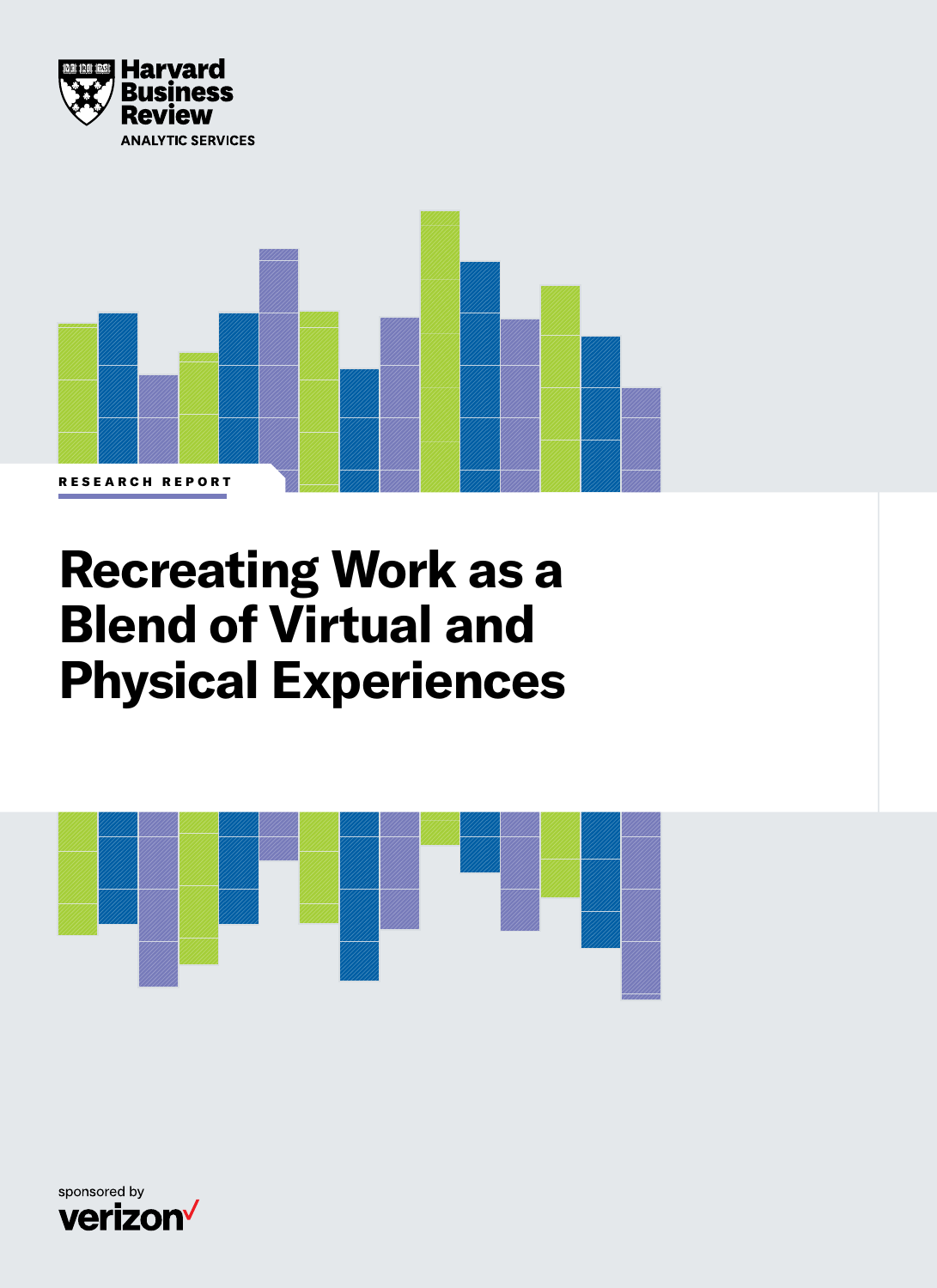While Covid-19 has been transformational in shifting how all business has been conducted, it has also accelerated trends that were already occurring among some of the world's largest enterprises—and particularly the shift toward remote working. We at Verizon have recently expanded upon what we believe organizations need to consider as they shift to "business as unusual" in a recent series of [white papers.](https://www.verizon.com/about/news/white-paper-return-business-unusual-the-workplace-of-the-future)

In this new report, we build upon our previous advice and research. We sponsored research by Harvard Business Review Analytic Services to explore the current and future state of the digital workplace, based on a global survey of 1,080 business leaders. This report examines what it takes to be successful when it comes to managing remote workers, and key areas business leaders should focus on as they help their organization adapt to new ways of working.

Our starting point in this discussion is that pre-Covid-19, there were already two key trends changing the workplace: pervasive technology and data, deeply embedded in the business, and a dramatic shift in the talent pool in terms of both candidate expectations and required skill sets.

Organizations need to approach this change in workplace norms by reflecting upon the distinct qualities that have made work efficient during our current crisis, which include flexible working models, speed of decision making, collaboration, and human interaction, all supported by technology. For organizations to be successful in the future, they must ensure they intertwine the possibilities offered by technology with human capabilities in a "bionic" organization.

It's clear that today's workforces are already more widely dispersed, connected via technology, able to access critical information in "near real time," and able to respond quickly to rapidly changing customer needs and shifting competitive dynamics than in any previous generation. And many organizations were already looking to digital transformation to enable future success.

The global pandemic has accelerated this move to digital. Business leaders are by necessity reimagining the way their organizations work, with people and technology at the center of this transformation. They are considering how they can leverage technology as an enabler to support remote working, but also acknowledging that their future organizational state will need to be more organic and flexible than in recent years.

At Verizon, we too have seen and experienced firsthand how the digital workplace is being transformed. One thing is clear: the widely held view that employees must be in the office to be working has largely been overcome. However, this doesn't mean that everyone will work from home in the future. Rather, organizations will selectively choose which types of work, people, and engagements require a physical presence and where they can gain efficiencies and productivity with virtual work.

To get the most from their digital work efforts, business leaders must focus on three things:

- **• Work smarter.** Covid-19 has forced widespread use of video and web conferencing. Smart organizations are increasing efficiency by integrating these with collaboration tools such as document sharing, whiteboarding, and annotation in order to let employees collaborate remotely in real time, spend less time in meetings, and turn discussions into assignments.
- **• Prioritize simplicity and integration.** To enable a cohesive, productive digital work environment, tools should be easy to use and integrate seamlessly with other workplace productivity and collaboration tools. This provides employees with a single, app-like experience across the tools they use every day.
- **• Keep security top of mind.** Potential security gaps exist on employee PCs, devices, home networks, and apps, representing a growing threat with the recent dramatic shift to remote work. For organizations to get more value from their digital investments, they must address data security in their tools, policies, and practices. Enterprise-grade security enables organizations to identify and protect against fraud, and keep private calls and meetings private. Organizations should also consider implementing end-user security awareness training, acceptable-use policies that mitigate user exposure to threats, and new security policies for remote working, such as two-factor authentication.

There's never been a more relevant time for businesses to enable new ways of working. I encourage readers to use this report to accelerate their own digital workplace transformation journey. The right partner can help create a powerful digital workplace where a workforce can seamlessly communicate, collaborate, and connect. Verizon has the expertise, tools, and partner portfolio to help create that digital workplace. To learn more about how Verizon can help your organization expand your digital workplace tools and capabilities, visit [https://](https://enterprise.verizon.com/products/business-communications/unified-communications-and-collaboration/) [enterprise.verizon.com/products/business-communications/](https://enterprise.verizon.com/products/business-communications/unified-communications-and-collaboration/) [unified-communications-and-collaboration/.](https://enterprise.verizon.com/products/business-communications/unified-communications-and-collaboration/)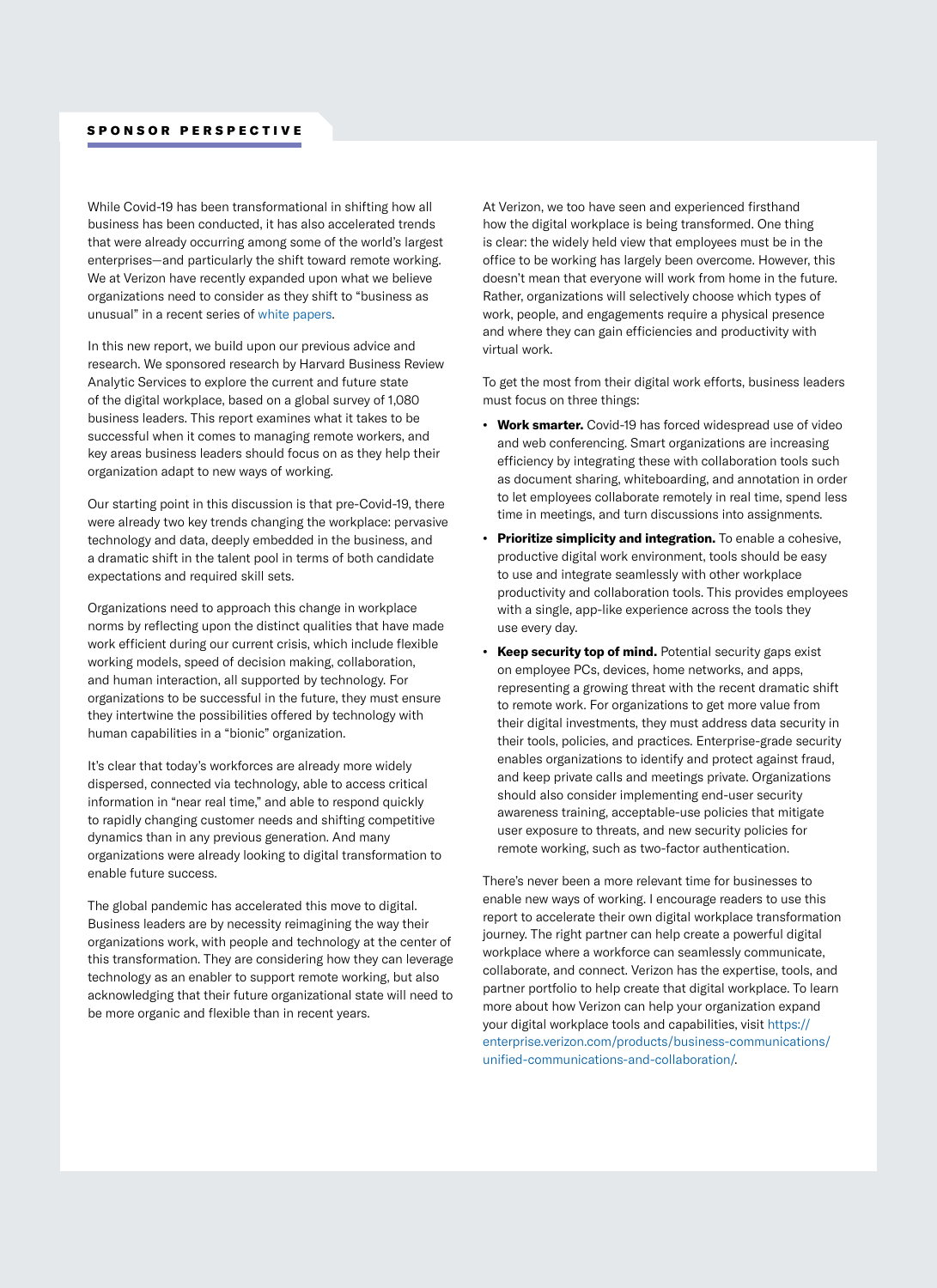# **Recreating Work as a Blend of Virtual and Physical Experiences**

The global pandemic of 2020 has accelerated organizations' digital workplace transformations, and few will go back to the way things were before. The mass work-from-home experiment Covid-19 imposed on most of the world proved to be a remarkable success, according to new research from Harvard Business Review Analytic Services. "Without question, the five-day-in-the-office week is dead," says Michael Schrage, research fellow at the MIT Sloan School of Management's Initiative on the Digital Economy.

Companies in industries as diverse as technology, manufacturing, financial services, and health care, among others, adapted quickly as stay-at-home orders and advisories stretched from weeks into months. In the process, business leaders learned that remote work can be as effective as when most employees are in the office or traveling frequently to meet with their clients and teams. Sixty-one percent of the 1,080 business leaders surveyed globally say the quality of remote work has been at least as good as that done in the physical workplace. Only 22% disagree.

The survey, which was conducted in May 2020, explores the current and future state of the digital workplace. It reveals that companies are moving quickly to expand their employees' ability on a more permanent basis to communicate, collaborate, and carry out their work independent of their physical location or proximity to other people.

That expansion doesn't mean everyone will work from home in the future. Rather, organizations will be able to pick and choose which types of work and which people and engagements require a physical presence and where the company can gain efficiencies and productivity with virtual work.

### HIGHLIGHTS

**78%** of survey respondents expect the amount of **remote work to increase post pandemic** from its prepandemic levels.

**61%** say the quality of **remote work is at least as good as** that done in the physical workplace.

**57%** say their investments in the **digital workplace have improved** business agility.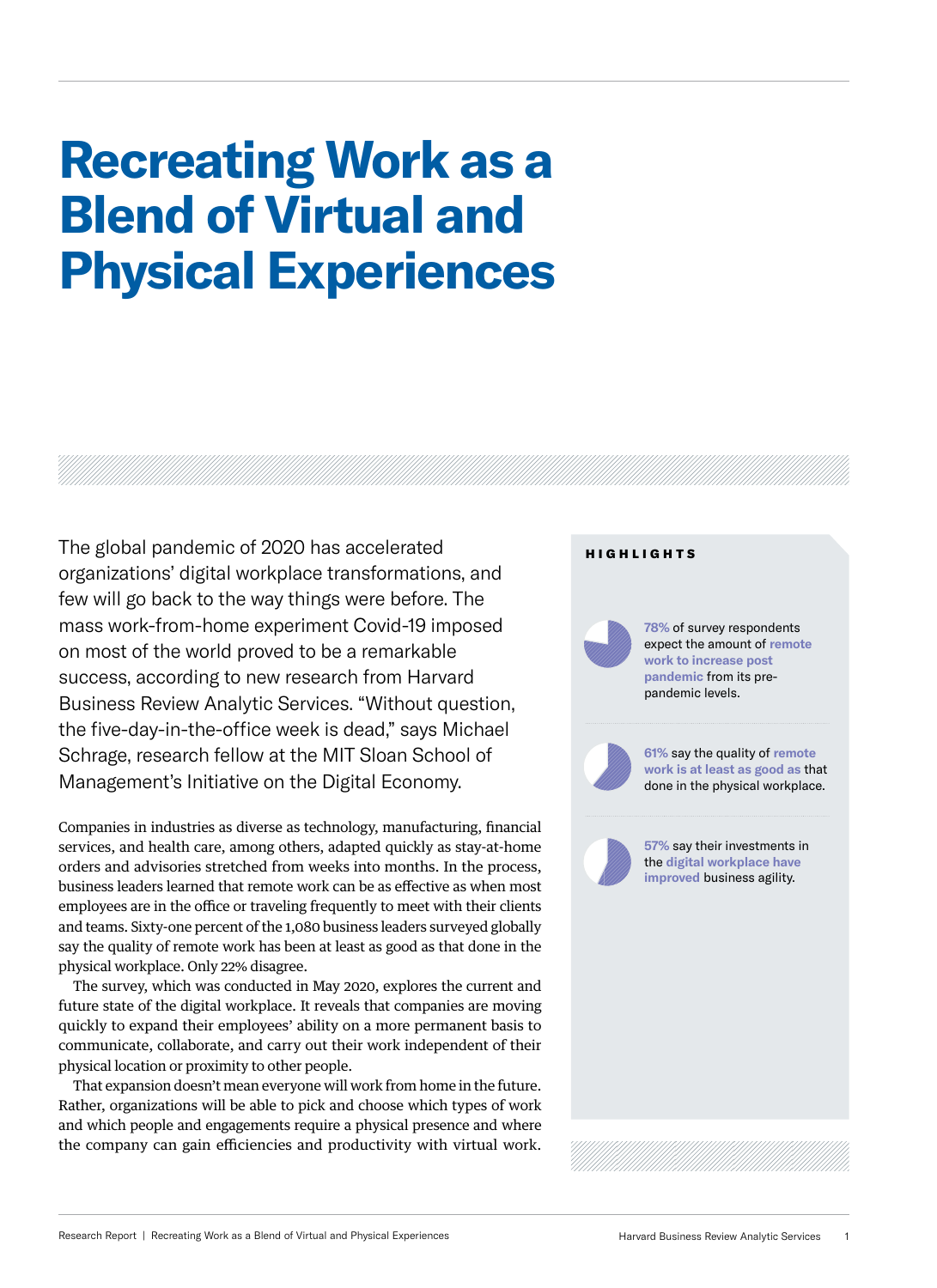

"Talent pools change with greater remote work. There's wonderful talent available outside Silicon Valley, Boston, etc., [and] at a lower cost," says Melissa Swift, global leader, digital transformation advisory, at Korn Ferry.

Blending the two together will create a better, more effective, expanded workplace, as well as a healthier work-life balance for many employees.

More than three-quarters of respondents expect the amount of remote work at their organizations to increase from where it was prior to the shutdowns, even after the pandemic passes. Nearly a third (30%) expect the amount of remote work to increase significantly, with another 48% anticipating a moderate increase. **FIGURE 1**

"I'm on the road 75% to 90% of the time," says Amy Wright, managing partner of talent and transformation at IBM Global Business Services (GBS). "I would fly somewhere for a twohour meeting. That's never going to happen again."

The anticipated increase in remote work stems not just from tangible benefits such as time and cost savings, but also from the simple fact that remote work has proven its viability in people's own experiences. More than half of respondents (58%) who anticipate an increase say it's because remote work has been normalized and well tested. Twenty-seven percent cite improved quality of life for employees, and 20% say it has increased productivity and improved outcomes.

Of course, there are challenges to manage, and not every company's experience has been the same. A lot goes into enabling remote workers to thrive, including having the right technology tools, establishing new norms for engagement and collaboration, and taking into account the needs of different

FIGURE 1

#### **Remote Work Will Certainly Increase**

Few respondents anticipate a return to the low pre-pandemic levels of remote work.



Source: Harvard Business Review Analytic Services Survey, May 2020

roles and individuals. This research explores what it takes to be successful from a business perspective when it comes to designing the workplace of the future and successfully managing remote workers. One thing is clear: the widely held view that employees must be "at work" to be working has been largely overcome.

# **Risk Drives Investments, but Benefits Vary**

Not surprisingly, given when this research took place, business continuity and the ability to prepare for future crises topped the list of drivers for respondents' investments in digital workplace capabilities, with 55% naming this a top-three driver. Another 48% included improving workforce flexibility in their top three drivers.

The benefits organizations are already seeing include and go well beyond these immediate needs. "Digital work has given us more options," says Rui Silva, head of product for e-commerce logistics at shipping giant A.P. Moller-Maersk. "We're seeing cost savings from less travel and the potential need for less office space. And with more time at home, people have less stress."

More than half of respondents say their investments in the digital workplace have improved business agility (57%), business continuity (56%), and collaboration (52%), and more than two-fifths (44%) say they have increased productivity (only 11% say that productivity declined). **FIGURE 2**

In addition to these tangible benefits, Melissa Swift, global leader, digital transformation advisory, at Korn Ferry, is intrigued by some of the ripple effects of normalizing remote work, such as being more open to hiring employees outside your own geographic area. "Talent pools change with greater remote work," she says. "There's wonderful talent available outside Silicon Valley, Boston, etc., [and] at a lower cost." This openness to remote work also appeals to job seekers, who no longer have to tie where they live to who they work for, or to turn down attractive offers because they don't want to uproot their families.

One unanticipated benefit that Swift has observed is that with senior decision makers spending so much less time on the road, they are more accessible to people throughout the company for conversations and connections that wouldn't have happened before. This increased accessibility could be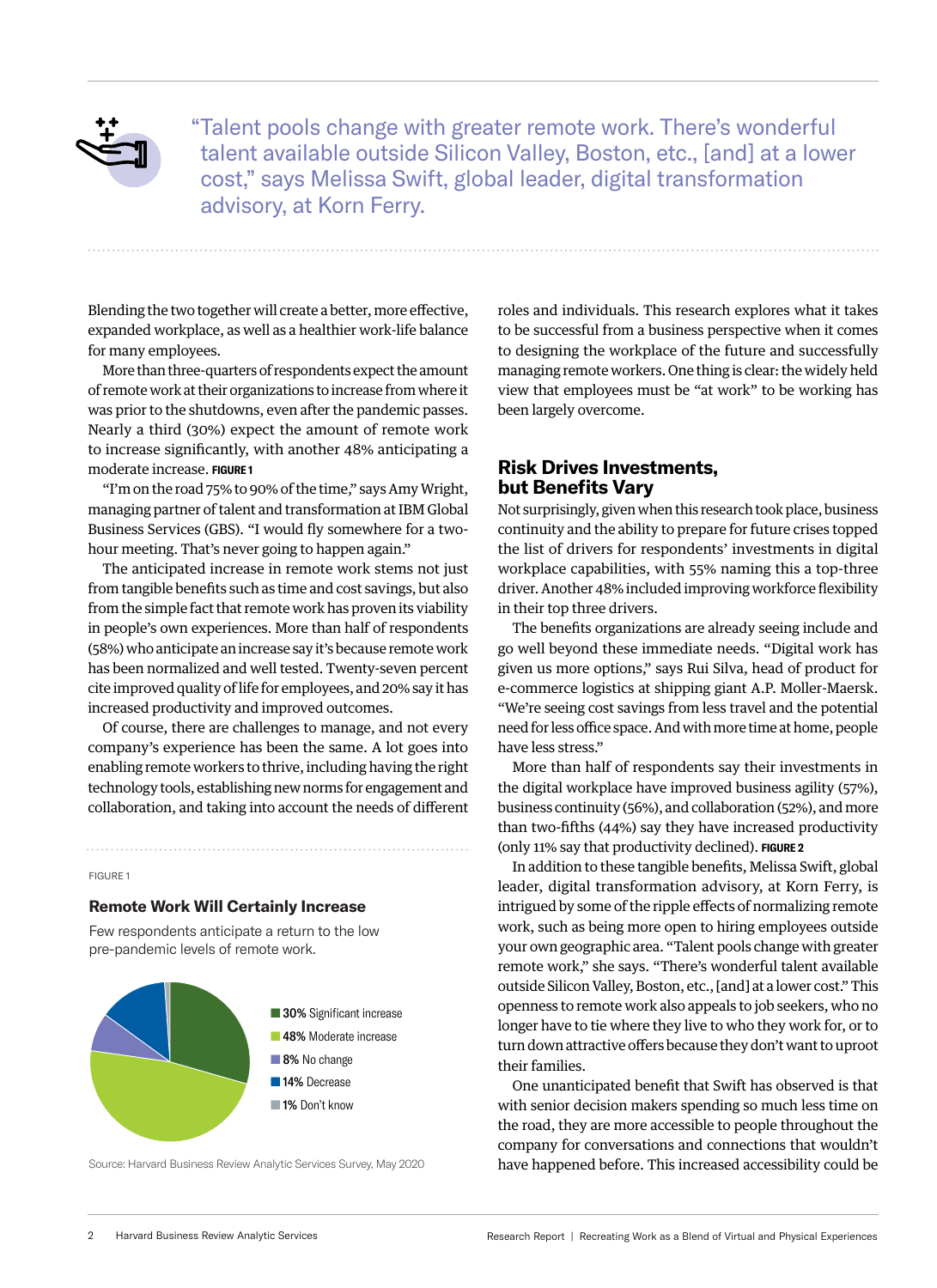#### FIGURE 2

# **Digital Workplace Delivers Results**

How key metrics have changed from investments in the digital workplace



■ Improved ■ Stayed the same ■ Worsened ■ Don't know

Source: Harvard Business Review Analytic Services Survey, May 2020

a game changer as leaders seek to influence their companies' culture and instill new norms.

As with any domain, there are different levels of maturity when it comes to digital work. More than a third of respondents to the survey (39%) have advanced digital workplaces, with mobility and online collaboration being a normal way of working, and with most of their applications and services online. These are the leaders. A similar number, 38%, are followers, with widespread use of mobile devices, a growing number of online applications and services, and only some standardization of collaboration tools across departments or business units. Having a patchwork of online services and limited standardization slows followers in their shift to the digital workplace. Meanwhile, the 23% who trail as laggards have only a few online applications and services, and little or no standardization of tools.

# **Creating the Blended Physical/ Digital Workplace**

With remote work normalized, most expect the future workplace to blend physical and digital work in a manner that best serves their customers, business, and workforce. Eighty-six percent of survey respondents agree that the digital workplace must integrate and coexist with the physical workplace for the foreseeable future. What this coexistence looks like depends on the nature of the business, and the degree to which customers embrace a more virtual form of engagement.

"The pandemic has been an accelerant to working differently," says Wright of IBM GBS. "We'll adapt as fast as our clients can."

While customers will drive this transition to a different work paradigm based on the benefits they see for themselves, companies can help them along by providing them with great virtual experiences—whether that's well-executed online meetings supported by high-quality video and collaboration tools; remote diagnostics of installed equipment; or augmented reality that lets shoppers "try on" products without entering a store.

Paul McDonnell, executive vice president and chief commercial officer at United Rentals, a large industrial equipment rental company that had built up some of these capabilities prior to the pandemic, calls this "when opportunity meets a plan." For instance, United Rentals has offered augmented reality-based safety training solutions that simulate equipment operation for years, but few customers took advantage. "One of the business roadblocks was that our industry was initially slow to adopt remote training," says McDonnell, explaining the reluctance of customers to change from traditional, in-person training methods. "The pandemic created opportunity" to move customers to these simulated solutions, as it became impossible for a trainer and trainees to work in close proximity to each other, he adds.

While others in the industry are now starting to develop those simulation capabilities, "It takes time to build that infrastructure and platform," he says. "We were ready when customers started to shift to more virtual and safe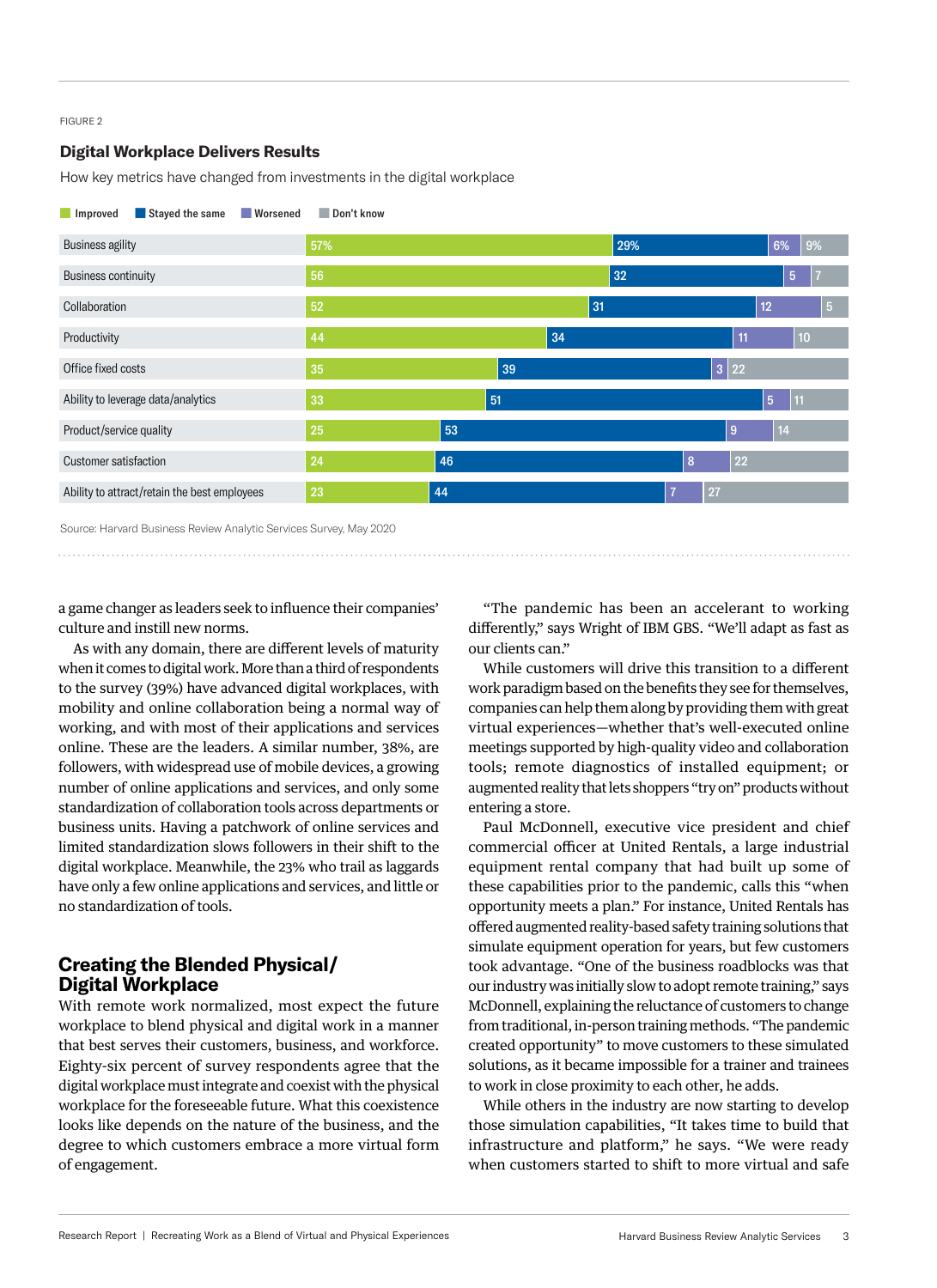engagement," and he believes they will continue to use those options going forward. Forty percent of survey respondents anticipate using augmented or virtual reality for training in the future once they have reliable access.

Other functions, including sales, HR, and internal team engagements, are changing, as well. "Once people see new options to do things better, faster, and more smoothly, it will stick," says Dan Higgins, chief information officer at United Rentals. Higgins envisions a blend of physical and digital work, with some activities leaning more toward the virtual and others more toward in-person experiences. "Face-to-face meetings are important, too," he says. "There's nothing like body language and eye contact to solidify alignment on tough issues." Work that may be more effective in person could include product development meetings, onboarding new employees so they can "feel the culture," and meetings with new clients, he says.

The efficiency of people working from home or simply not traveling to client sites is compelling. "I never imagined we could do so much in such a short amount of time," says João Pedro Pires Marques, a European country head of integrated health solutions for a global medical device company. Meetings that used to consume days between setup and travel now can be arranged and take place in just a couple of hours. "The main reason we didn't do it this way before is that it wasn't acceptable to the client," he says. "They wanted to be together. Now it's the way to be. This can be a huge increase in productivity for us." Marques believes work in the future will be a blend of virtual and face-to-face. "Everything that doesn't touch the relationship, we'll try to keep it virtual."

MIT's Schrage believes that "managing interoperability between virtual and physical work will be key," adding, "the key determinant won't be the CEO but customers."

This reality is leading many organizations to quickly enhance the digital experience for customers. "We will have to figure out how to better engage in more involved ways," says Nicholas Kim, chief strategy officer in the eastern U.S. for Publicis Groupe, a French multinational advertising and public relations company with 80,000 employees. To do that, they are redrawing the client journey map, from business development through working together and executing a product, to how they provide service and run a campaign. "We have to look at that journey more deeply and understand which touchpoints to optimize to have productive conversations."

# **Getting the Most from the Digital Workplace**

Business leaders must be intentional in their approach to the digital workplace to maximize its benefits. One finding of particular note from the survey is that organizations that have a digital workplace strategy are consistently more likely to see greater returns from their investments in all dimensions than those that don't. For instance, 52% of those with a strategy

#### FIGURE 3

#### **Building a Foundation for Gaining Value**

Data security and the right infrastructure and tools are key to success.

| High importance (8-10)<br>Moderate importance (5-7) |     | Low importance (0-4) | Don't know |    |    |    |    |                |                |                |
|-----------------------------------------------------|-----|----------------------|------------|----|----|----|----|----------------|----------------|----------------|
| Securing our data                                   | 86% |                      |            |    |    |    |    | 10%            |                | 2 2            |
| Infrastructure that can support digital work        | 79  |                      |            |    |    |    | 15 |                |                | 3 3            |
| Tools that are easy to use                          | 74  |                      |            |    |    | 20 |    |                |                | 3 3            |
| Training for managers                               | 69  |                      |            |    |    | 23 |    |                | $\overline{5}$ | $\overline{3}$ |
| Training for employees                              | 66  |                      |            |    | 27 |    |    |                | $\overline{5}$ | 2              |
| Tools that integrate into a cohesive environment    | 65  |                      |            |    | 26 |    |    |                | $\overline{5}$ | $\vert 4$      |
| Enterprise strategy for digital work                | 63  |                      |            |    | 27 |    |    | $6\phantom{1}$ |                | $\overline{5}$ |
| Openness to anywhere/anytime work                   | 61  |                      |            |    | 27 |    |    | 8              |                | 3              |
| Defining the right metrics                          | 59  |                      |            | 29 |    |    |    | 8              |                | $\overline{A}$ |
| Tools that are feature-rich                         | 44  |                      |            | 42 |    |    |    | 9              | $\overline{5}$ |                |

Source: Harvard Business Review Analytic Services Survey, May 2020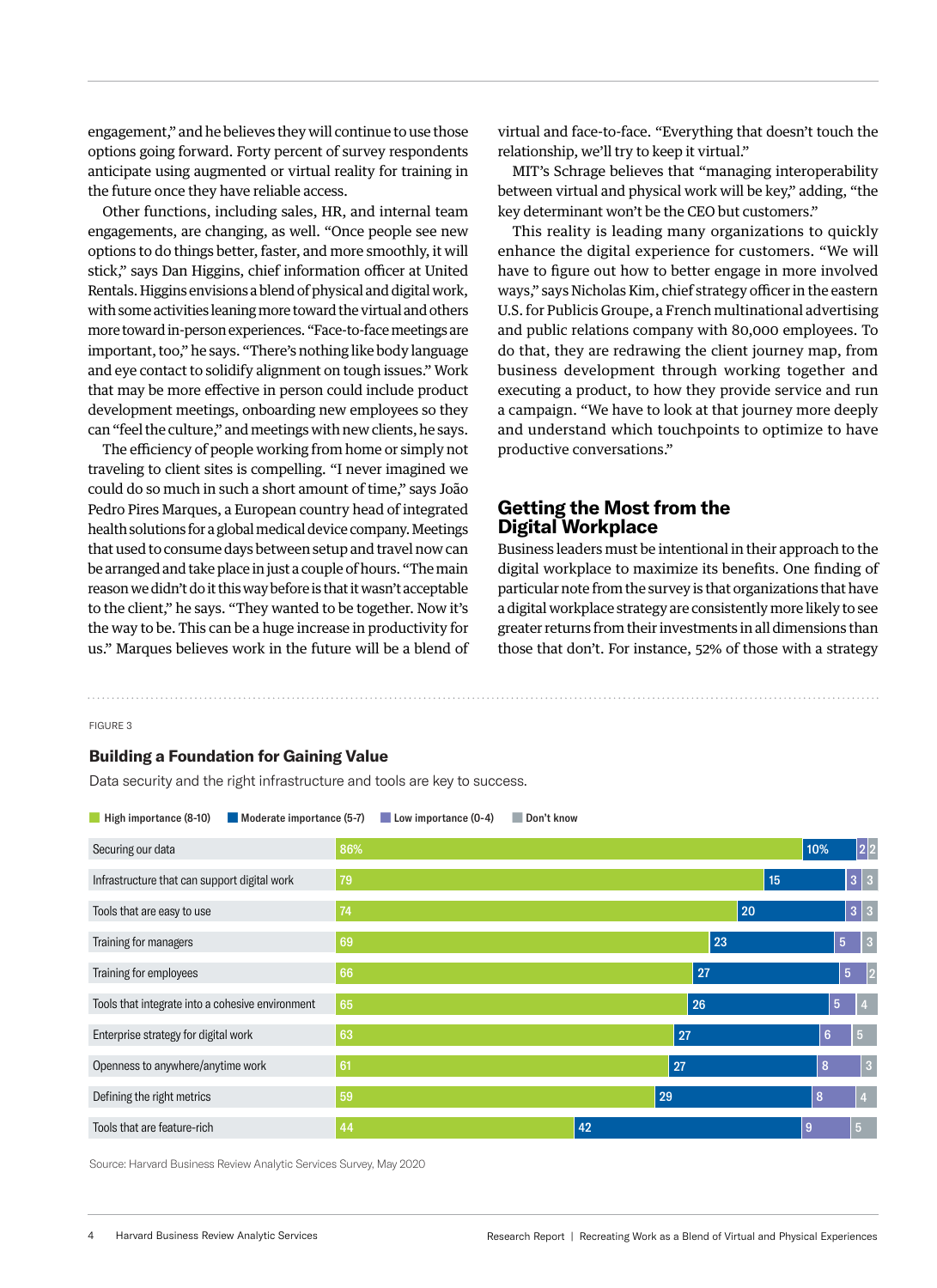have increased productivity compared with only 40% of those without. On most other metrics, those with a strategy beat those without by at least nine or 10 percentage points. To achieve these results, these organizations go beyond a mere work-at-home policy to define the purpose and goals of the program, the approach the organization will take, and how they will measure success. Such focus is clearly paying off.

Of course, strategy alone is not enough. To get full value from their efforts, companies must pay attention to technology, client and team engagement, and collaboration.

## **Technology**

Respondents for the most part have been satisfied with—and grateful for—the performance of their network infrastructure for remote work during the pandemic, with 83% expressing satisfaction. Leaders were more satisfied than the rest—at 91%—including 60% who were extremely satisfied, compared to only 17% of laggards. Network performance is something that should be factored into the future, with 79% saying that ensuring their infrastructure can support digital work will be very important to get value from their investments, rating the importance an "8–10" on a 10-point scale. **FIGURE 3**

Wi-Fi is still the predominant means by which employees access the digital workplace, with 63% saying they use mostly Wi-Fi and another 26% saying they use an equal mix of both Wi-Fi and cellular networks. The more widespread use of 5G mobile networking technology could change that, as respondents see it enabling a variety of positive outcomes.

The survey shows widespread use of a variety of technologies as part of the digital workplace, with video as a means of engagement topping the list, used by almost all respondents (98%) and extensively by 80%. Nearly all also use file sharing (97%), instant messaging/chat (95%), shared calendars (89%), collaboration tools (e.g., Slack or Teams—88%), cloudbased collaboration (85%), and online interactive training (85%). **FIGURE 4**

"Most companies were better prepared technologically than they thought," says Korn Ferry's Swift. "Now they've activated the use of collaborative technology that people were supposed to be using for years. Adoption has gone through the roof."

This increase in use is exactly what happened at Capital One, the financial services provider. "Enabling work anywhere/ anytime has always been part of our digital workforce strategy," says Melanie Frank, managing vice president of technology at Capital One. The majority of the company's employees were already equipped with the hardware and software they needed to work from home, and about a quarter of the company did so perhaps once a week, but regular working from home was more the exception than the rule. However, because it was prepared, the company was able to go from a small percentage of employees working remotely on a regular basis to over 40,000 working from home every day. "Our strategy and FIGURE 4

# **The Digital Workplace's Wide Range of Tools**

Many organizations are finally putting to use tools they already had in place.

|  | Use extensively |  | Use somewhat |
|--|-----------------|--|--------------|
|--|-----------------|--|--------------|

| 80%                         |                                                                    |
|-----------------------------|--------------------------------------------------------------------|
| 18%                         |                                                                    |
|                             | Video meetings and videoconferencing                               |
| N                           |                                                                    |
| 18                          |                                                                    |
| Instant messaging/chat      |                                                                    |
| 69                          |                                                                    |
| 28                          |                                                                    |
| File sharing                |                                                                    |
| 62                          |                                                                    |
| 26                          |                                                                    |
|                             | Project collaboration tools (e.g., Slack, Microsoft Teams)         |
| 58                          |                                                                    |
| 31                          |                                                                    |
| Shared calendars            |                                                                    |
| 50<                         |                                                                    |
| 35                          |                                                                    |
|                             | Cloud-based document collaboration                                 |
|                             |                                                                    |
| 41<br>44                    |                                                                    |
| Online interactive training |                                                                    |
|                             |                                                                    |
| 29                          |                                                                    |
| 28                          | Securely sharing and collaborating on intellectual property (IP)   |
|                             |                                                                    |
| 29                          |                                                                    |
| 43                          |                                                                    |
| Online project management   |                                                                    |
| Ń                           |                                                                    |
| 21                          |                                                                    |
| Real-time inventory system  |                                                                    |
| A7                          |                                                                    |
| 33                          |                                                                    |
| Shared whiteboards          |                                                                    |
|                             | Source: Harvard Business Review Analytic Services Survey, May 2020 |
|                             |                                                                    |

investment in the tech really paid off," Frank says. "We were able to scale up quickly."

Other businesses had to scramble to get employees set up and used to working in a new way with new tools. Leaders at a \$10 billion-in-revenue health care system anticipated the shutdowns in early to mid-March and acted quickly. This mobilization included ordering new laptops and moving off internal servers and onto a collaborative platform for support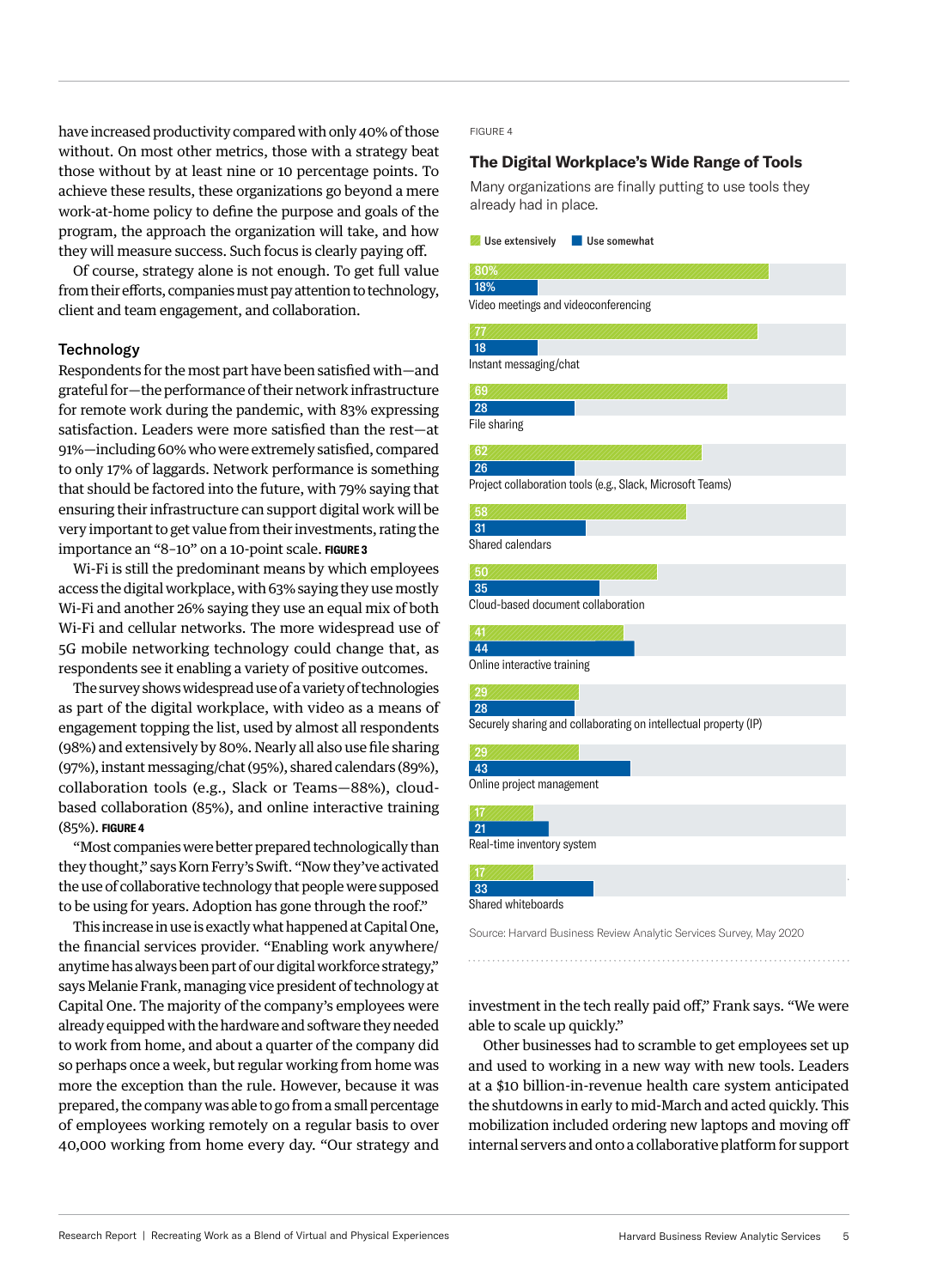# **Can Agile Development Go Digital?**

Capital One shifted to agile development about a decade ago. During the first four months of the pandemic, doing agile work remotely with preestablished teams at the financial services provider "has been a seamless transition," according to Melanie Frank, Capital One's managing vice president of technology.

The goal was to "recreate the notion of physically colocated teams in a virtual environment," says Frank. The company had begun to make the shift to virtual collaboration prior to the pandemic, putting backlogs and storyboards online, with many members in different locations. "Our focus has always been about creating a collaborative and inclusive culture within our teams, and we had been moving away from the physical representation already," she says. Going remote is a much bigger leap for agile teams that are still using notecards rather than software to capture stories, she adds.

Capital One identified a few key issues to address to enable remote teams to function at their best.

First, they had to recreate the whiteboard function in the virtual setting. Technology leaders and agile coaches are developing tools and best practices for virtual whiteboarding as well as for facilitating large team meetings.

Second, they had to work out how to do program increment planning with multiple agile teams in a scaled agile framework. Using breakout rooms in a videoconferencing session lets multiple agile teams do their work, then come back together with the larger group. The idea is to define ways to structure and facilitate those interactions and identify tools to capture the output, Frank explains.

And, finally, newly formed teams had to develop trust. They are using videoconferencing solutions for virtual events and team bonding exercises such as show and tell, match your background to your costume—"any way we can think of to help a team gel." This has helped deepen relationships and trust so that the work part goes more smoothly.

staff and clinicians who would be able to work from home, according to the health care system's director of oncology. By acting quickly, "my team was able to pick up without skipping a beat," he says.

Survey respondents expect to get the most value from tools that are easy to use (74% say this is very important) versus those that are feature rich, which only 44% say is very important. Thinking longer term, approximately two-thirds of respondents (65%) also say it's very important that tools integrate into a cohesive digital work environment.

"Many roadmaps are being rethought" as a result of the pandemic experience, says Schrage. "They were built at a time when people had as part of their expectations face-toface resolution, discussion, and design of those issues. The rationale for digital transformation remains the same if not greater, but the actual architecture for that—the actual digital transformation experience—is being revisited."

# Client and team engagement

IBM GBS already had a portfolio of communication and collaboration tools in place. "The difference isn't in the tools we're using but in the way we interact with clients," says Wright. "We develop relationships face-to-face. If we already have a relationship, we don't miss a beat [working remotely]. But if we didn't already have a relationship, how do we make that connection?" Video has helped, allowing people to be able to smile and engage and see how someone reacts in order to adjust, but in the future, most agree that relationship building is one key area where companies will prioritize faceto-face engagement. In the meantime, salespeople and others in customer-facing roles must learn how to create personal connections and a sense of empathy without spending an evening over a steak dinner, says Korn Ferry's Swift.

Managing individuals and teams remotely is different, too. Business leaders and managers must learn a new set of skills and establish new norms for the workplace. For the director of oncology at the health care system, that included engaging HR to help structure off-site work protocols and increasing team huddles to daily events.

"Many managers are uncomfortable supervising work where workers are not right in front of them," says Swift. As one of her clients put it, "We needed managers to check in on people, but what they were doing was checking up on them." Micromanaging is less productive than engaging employees where they are and together figuring out what works. Two-thirds of respondents say that to get the most value from their digital investments, it will be very important to provide training for managers (69%) and employees (66%).

"Culture matters," says Schrage, suggesting that some companies are going down the wrong path. "You say performance management; I say surveillance." Healthy teams are built on trust and the sense that we're in this together, he explains.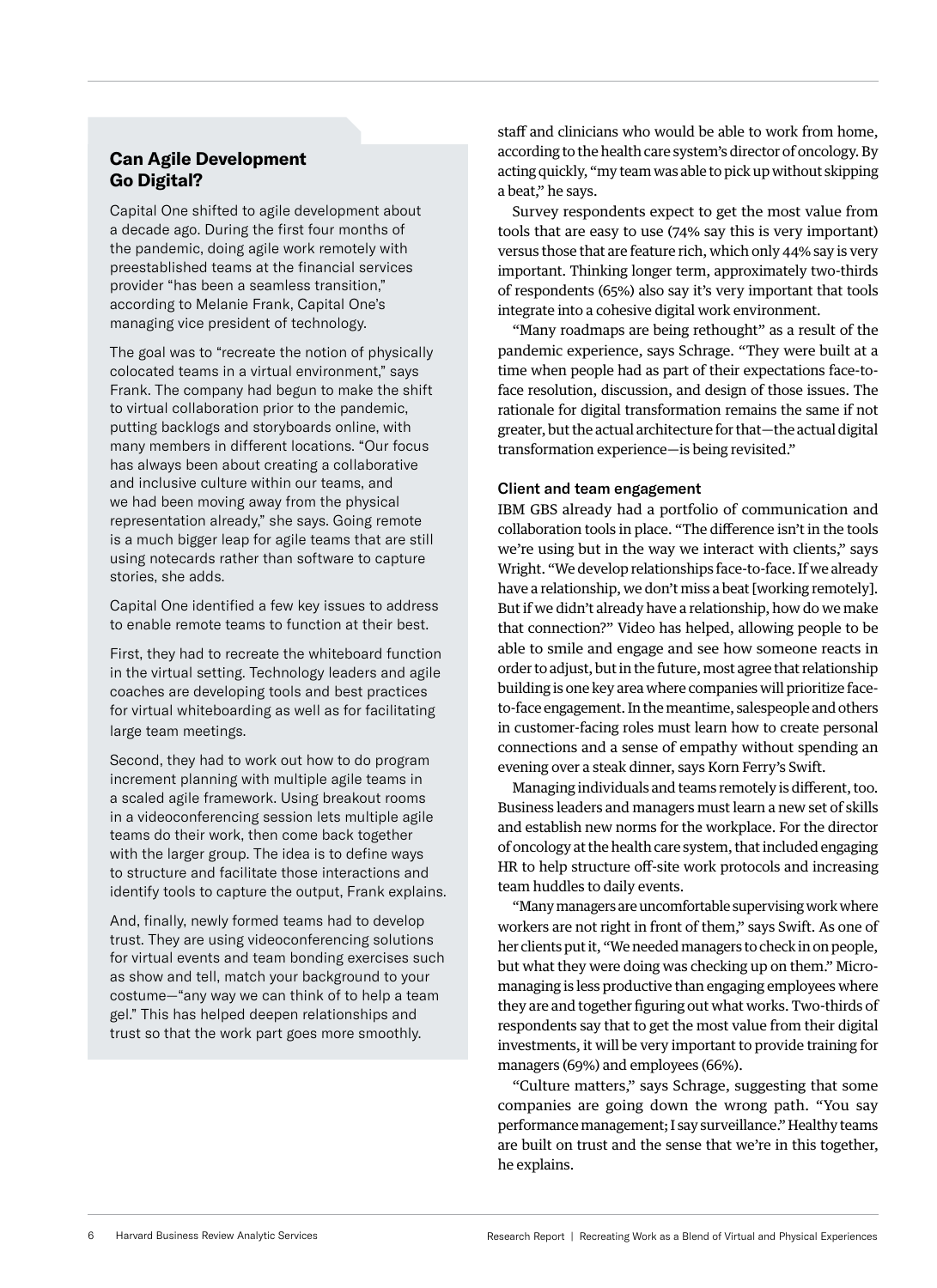**"Many managers are uncomfortable supervising work where workers are not right in front of them. We needed managers to check in on people, but what they were doing was checking up on them."**

**Melissa Swift, global leader, digital transformation advisory, at Korn Ferry**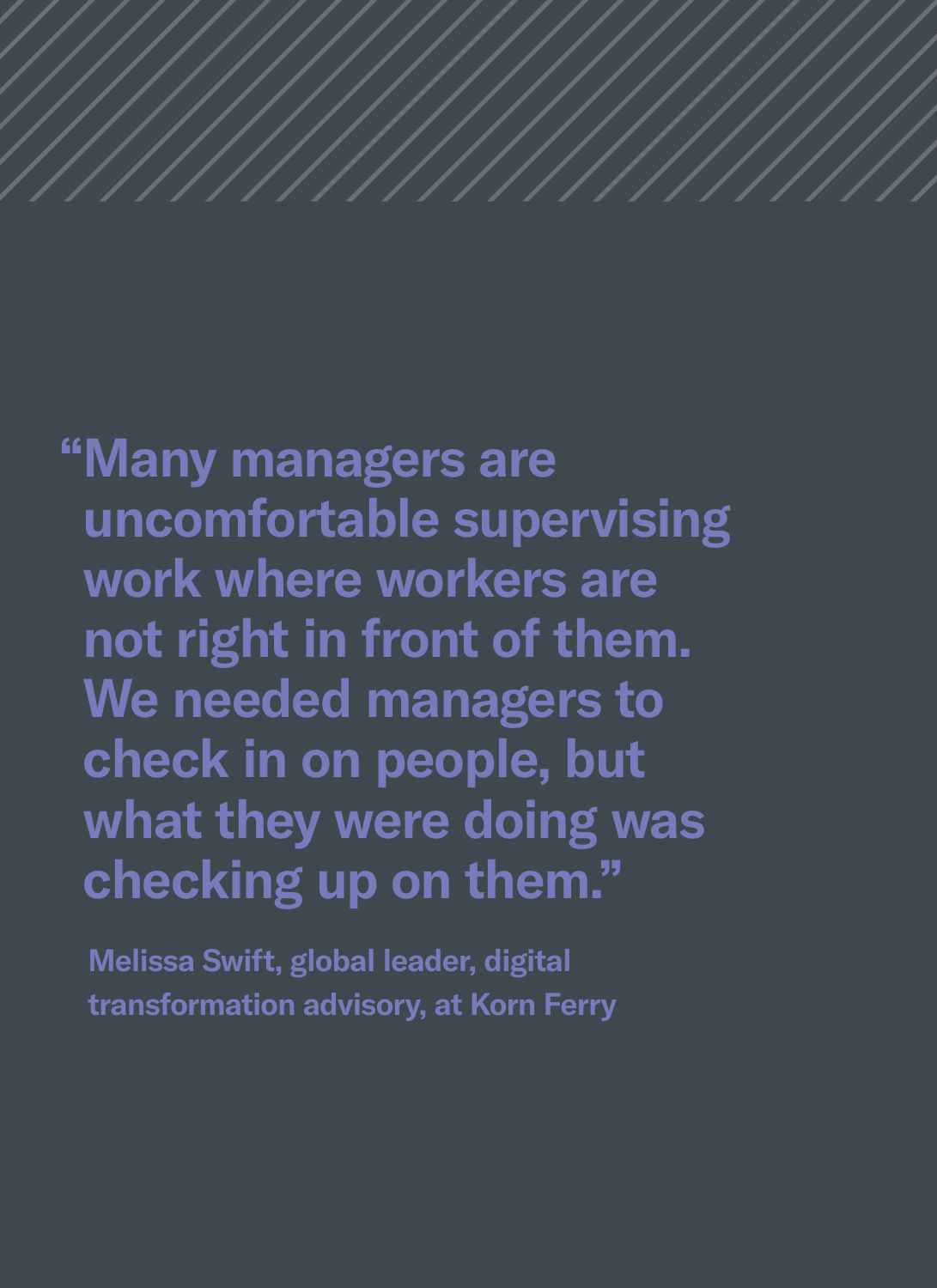**"What's different about [doing agile or design thinking virtually] is you have to be very well organized in how it's going to work so it's productive and people feel good about it at the end."**

**Amy Wright, managing partner of talent and transformation at IBM GBS**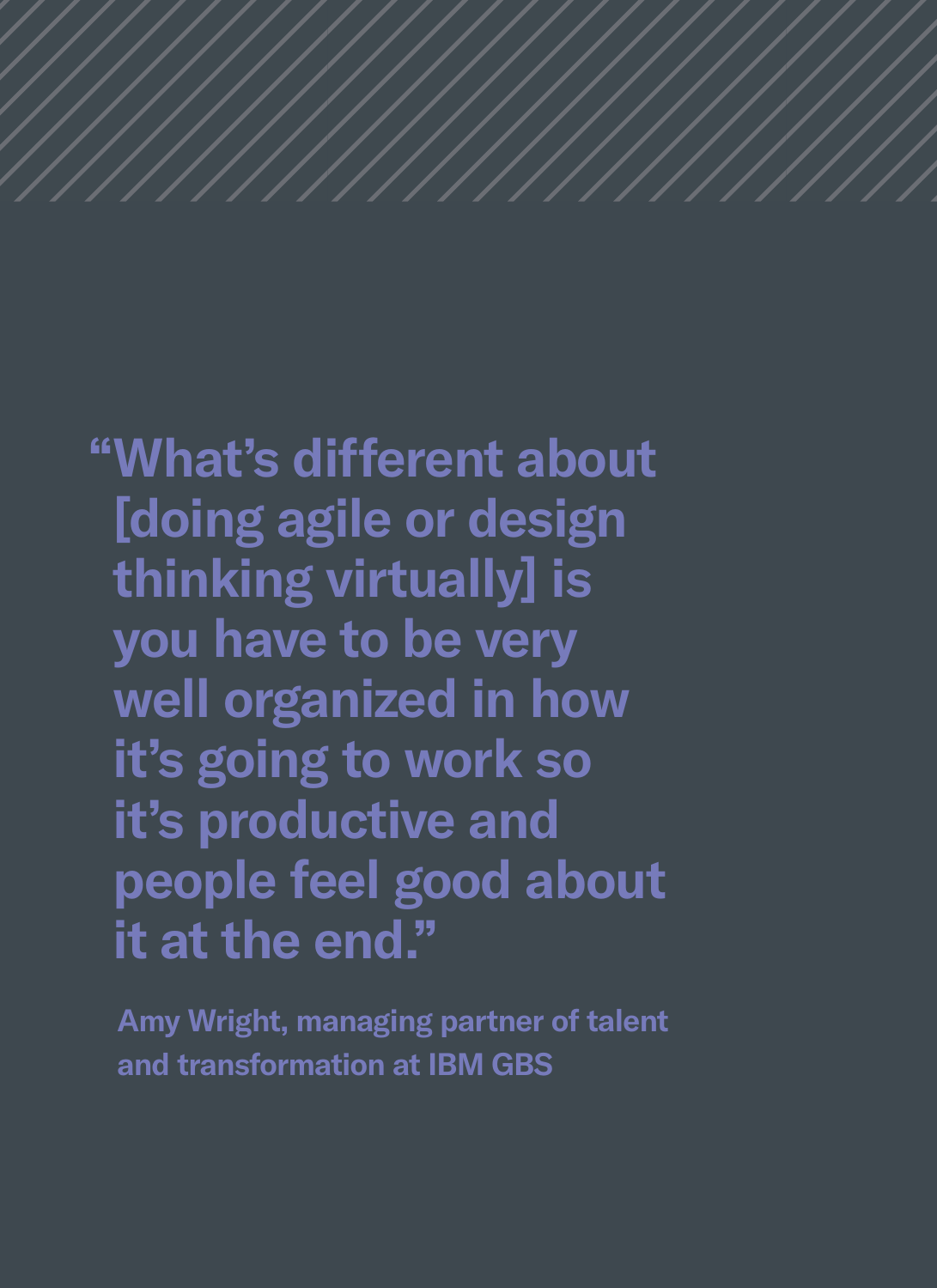Swift recommends that managers "grip the steering wheel less tightly and agree with the team [regarding] how things are going to work." New work norms might include things like block scheduling and team office hours, creating space for "life stuff." The companies that have taken this approach have produced better results, Swift says. "People feel empowered and in control, and they use their time smartly." Different teams develop different norms.

Managers must also figure out how to ignite the energy that comes more naturally in an in-person setting. "If we're together and get excited, everyone feels good about the energy from each other," Wright says. Some companies and teams may need to increase the focus on recognition. When everyone's remote, Wright continues, "Getting the team recognition for their good work has to be a purposeful planned activity, such as a blog post or an email to (or better yet, from) the boss about the great thing we just did."

#### Collaboration

One area that has proven challenging for many organizations is collaboration, whether internal—with agile teams, for example—or external, with clients. Forty percent of respondents say that it is harder to get good results from digital collaboration than from in-person engagement. Collaboration is another area where many companies may opt for more faceto-face once that is possible again. "Co-creation with clients is easier in in-person workshops where you can see what makes their eyes shine," says the medical device company's Marques. "It's easier to understand where to put your energy." In the meantime, to replicate that experience as much as possible, he uses video and is discovering which processes and practices work best. "We're learning every day."

Bharat Amin, executive vice president and chief information officer at Huntington Ingalls Industries, the largest military shipbuilding company in the United States, has participated in a few virtual conferences during the lockdown. He's been impressed by the experience, which included virtual realitybased lobbies and auditoriums; breakout sessions; networking breaks; and the ability to ask questions and even to chat with peers. Now he'd like to bring that technology in-house to host some of the company's internal events, such as all-hands and leadership meetings, training forums, digital summits, and recruiting road shows. He believes that being able to connect people this way will drive engagement and collaboration internally and externally during the pandemic and also be a new way to work at Huntington Ingalls going forward.

Capital One began incorporating more digital work into its agile processes even before the pandemic hit (see sidebar), as did IBM GBS. "What's different about [doing agile or design thinking virtually] is you have to be very well organized in how it's going to work so it's productive and people feel good about it at the end," says Wright. This approach includes being thoughtful about what people are experiencing and figuring out ways to key in on that without being able to observe body language. "In person, it's easy to see when you have five people who are very vocal, and five who aren't, and pair them up," she says. "In a virtual setting, you have to observe how many stickies did someone put on, or if they're on mute or don't have their camera on."

# **Challenges to Anticipate and Address**

Not surprisingly, security is at the top of the list of things that might slow the momentum of increasing digital work. More than a third of respondents (35%) say that security concerns

# **Three Keys to Successful Digital Work**

To get the most from their digital work efforts, business leaders focus on three things.

**Work smarter.** Covid-19 has forced widespread use of video and web conferencing. Smart organizations are increasing efficiency by integrating these with collaboration tools such as document sharing, whiteboarding, and annotation in order to let employees collaborate remotely in real time, spend less time in meetings, and turn discussions into assignments.

**Prioritize simplicity and integration.** To promote a cohesive, productive digital work environment, tools should be easy to use and integrate seamlessly with other workplace productivity and collaboration tools. This provides employees with a single, app-like experience across the tools they use every day.

**Keep security top of mind.** Cybercriminals are targeting distracted employees and vulnerabilities in remote access infrastructures. Potential security gaps exist on employee PCs, devices, home networks, and apps, representing a growing threat with the recent dramatic shift to remote work. For organizations to get the most value from their digital investments, they must address data security in their tools, policies, and practices. Enterprise-grade security enables organizations to identify and protect against fraud, and ensure that private calls and meetings remain private. Organizations should also consider implementing end-user security awareness training, acceptableuse policies that mitigate user exposure to threats, and new security policies for remote working, such as two-factor authentication.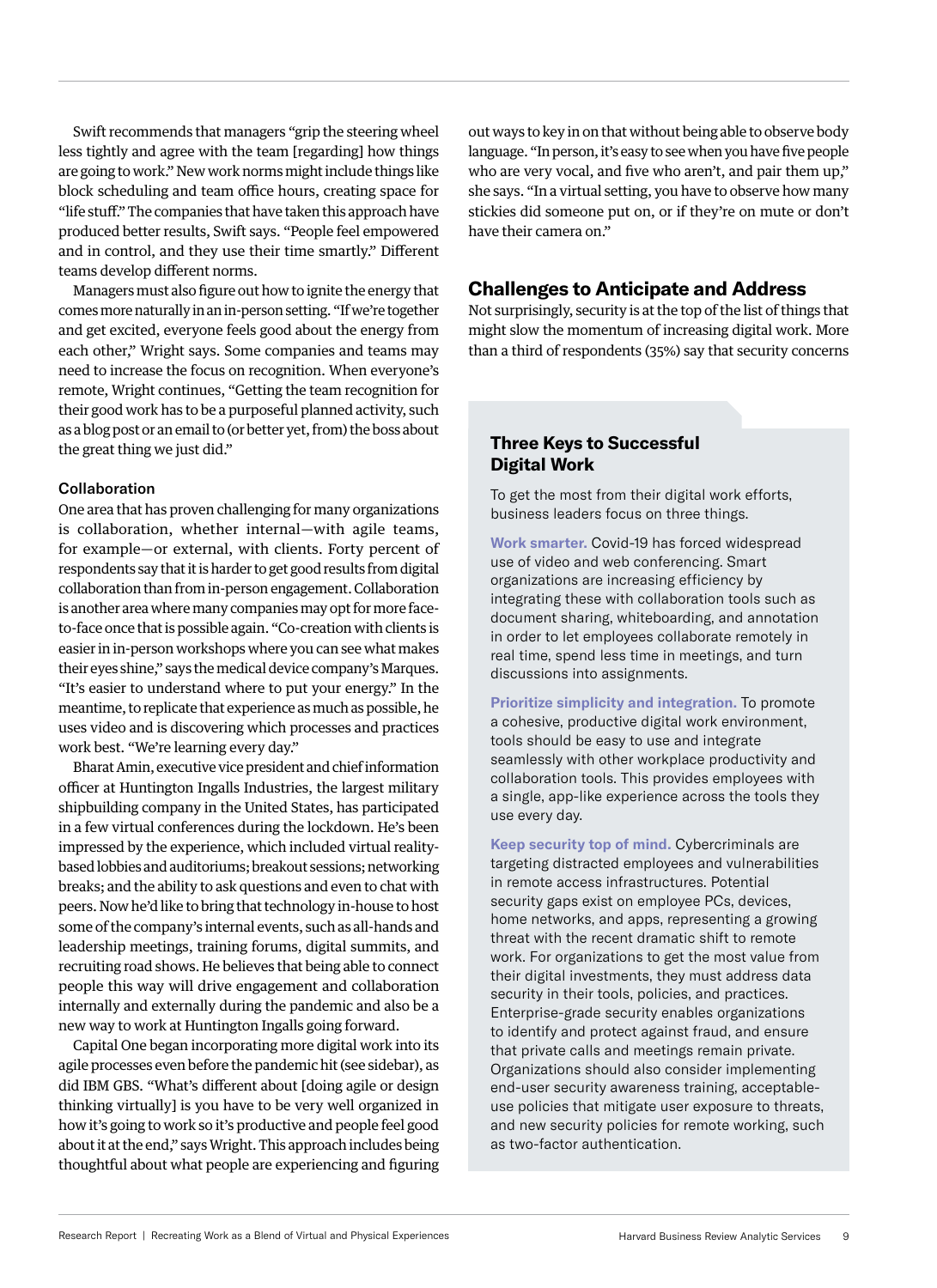are a top barrier to moving faster going forward, with little difference between leaders, followers, and laggards. And 86% say that it will be very important to address data security to get the most value from their digital investments.

This linkage is especially true for organizations with very high data security requirements, such as government entities and those that serve them. For instance, as a commercial entity, Huntington Ingalls has a digital transformation plan to operate with a lot more agility—it already operates a 5G shipyard. But it's constrained by government regulatory requirements and believes it will have to operate at least two of its shipyards at level three or higher of the Department of Defense's new five-level cybersecurity maturity model certification (CMMC). Having to meet these requirements limits how fast Huntington Ingalls can move and how far it can go.

"We have to address cybersecurity, data protection of customer and corporate data, and how we do the work," says Huntington Ingalls' Amin. "We have to carefully plan for that. We can't just roll out [popular videoconferencing or collaboration tools]." That said, the company does have a plan to migrate to a cloud-based productivity and collaboration suite of tools within the next few years. "We'll do that in a secure fashion that addresses both CUI [controlled unclassified information] and CDI [covered defense information] data processing," he says. Others have found that not all the constraints they'd been operating under were necessary. For instance, the Veterans Administration (VA) operates as "the Fort Knox of health care" from a data protection perspective, says a learning officer from one part of the organization. "Our level of security is unparalleled." But the reality of the pandemic meant some things had to change, such as allowing the use of videoconferencing services, and that meant working around existing security standards. "The opening of all of this software that is not typically allowed on the VA network and seeing that the network hasn't been compromised is impacting the way executives are looking at remote work." The organization is now working on policies and procedures for who's allowed to do what, and what tools to use to enable remote work to continue in the future.

More than three-quarters of respondents (77%) agree that a digital workplace is essential to operating a data-driven business.



As a financial services institution, Navy Federal Credit Union (NFCU) has a relatively conservative culture. "But when faced with a crisis, this organization rallies," says Alex Daman, chief security officer. During the pandemic, "the 'common purpose' part of the mission came to the fore." Being able to work securely from home meant not only ensuring the technology was secure, but also educating employees on security best practices, including simple things such as what to do differently when working on a personal computer versus one issued by the company. "The key is to make things easy to follow," Daman says.

Security is not the only barrier to moving ahead more quickly, and there are some notable differences between what leaders and laggards expect to encounter. For example, laggards are three times as likely as leaders to name a lack of a digital workplace strategy as a top barrier (29% versus 9%). They are also more likely to cite a corporate culture that prefers people in the office (33% versus 24%).

The pandemic has caused some cracks to form in that rigid culture. Amin attributes this to the lived experience of the company's top executives. Early in the pandemic, Huntington Ingalls' CEO and his staff started holding daily crisis management calls. Missing the face-to-face interaction, they switched to videoconferencing, even though some senior managers were at first uncomfortable with that. It went so well that, in April, "we started doing the board meeting the same way," says Amin. "It's completely video with subcommittee breakouts, etc."

Having witnessed the increase in productivity for company professionals working from home, the CEO has begun exploring how to extend those benefits in the future, including whether there's an opportunity to reduce office space. To buy some time in that thinking, the company just changed what was going to be a five-year lease on a new building to one year.

# **The Future of the Blended Workplace**

The pandemic has accelerated companies' digital transformation plans and pushed some companies' customers to embrace things they might not have been terribly enthusiastic about before. The medical device company, for instance, had been encouraging customers to do remote monitoring for some time, says Marques. "Suddenly, the market shifted, and everything was pushing in the same direction."

More than three-quarters of respondents (77%) agree that a digital workplace is essential to operating a data-driven business. A.P. Moller-Maersk has always been data driven, explains Silva. The difference now is employees have access to data in a distributed environment anytime, from anyplace in the world. "It makes work more real time," he says. "If I'm traveling, sitting in the airport, and something needs my approval based on specific data points, I can access that from my mobile device while waiting to board the plane."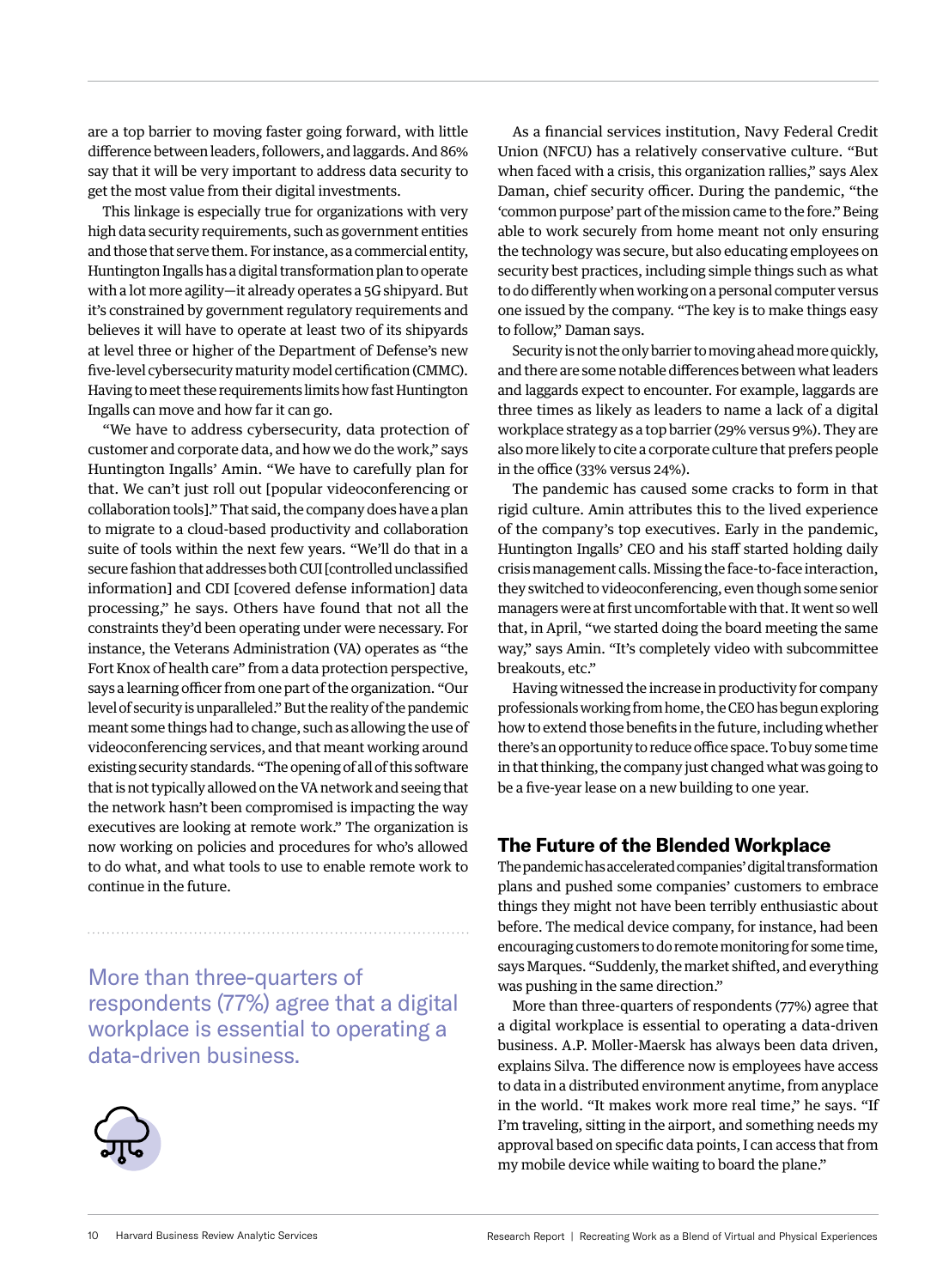At Publicis Groupe, the pandemic accelerated the launch of Marcel, the company's artificial intelligence-supported employee platform, according to Kim. The pandemic made it necessary to freeze hiring and cut the use of contractors and freelancers. Certain internal jobs were being scaled back, as well. But rather than lay off those people, the system helped identify opportunities left open by contractors and match those with internal associates, regardless of where they were in the world. According to Kim, the system helped save 2,000 jobs by identifying people that could take on those roles—people who simply wouldn't have been visible to parts of the company outside their area before.

# **Going Mobile with the Digital Workplace**

The digital workplace is not just about working from home or another part of the world; it's about mobility, as well. Thirtyone percent of respondents say employees in their part of the organization access the digital workplace over mobile/ cellular networks or an equal mix of mobile/cellular and Wi-Fi. Increasing ambitions around digital work is sparking interest in 5G networking technology.

The time frame within which respondents expect to adopt 5G is soon, with 41% saying they expect 5G to become a reality for their own organization within the next one to two years. **FIGURE 5** "It's a real-time world we live in," says Kenneth Mercado, senior vice president of electric operations and technology at CenterPoint Energy, a \$12 billion-in-revenue electric and natural gas utility based in Houston. "We're all going to get smarter and more efficient in how we meet customer needs through 5G." For CenterPoint, that means having the same highquality connectivity among its trucks, offices, and employees' homes. "With mobile plus cloud plus the right device, we can do our jobs faster," he says.

Survey respondents agree with this premise. Forty-two percent say they expect 5G to enable them to do current work faster and better, and 32% say it will help them switch more seamlessly from one mode and location to another. Many expect 5G's potential to go well beyond such incremental improvements to provide more transformative change, too. A fifth (20%) say it will enable them to do work they've never been able to do before. Even more—28%—believe it will enable them to explore new business models.

Amin is excited about the potential of 5G to bring the digital workplace to Huntington Ingalls' massive, 550-acre shipyard in Newport News, Va. In the past, he's experimented with both wired and Wi-Fi access points. "It works in one area," he says, "but then a big steel structure comes through and blocks the signal." Mobile wireless devices don't have that problem, but security can be harder to lock down. Amin's team is currently working on endpoint security for the devices to work with 5G so "users can be anywhere in the yard—on a ship, in different big structures—and don't have to go to another location to

#### FIGURE 5

#### **5G Is on the Horizon**

Timeframe in which 5G will become a reality in respondents' organizations



Source: Harvard Business Review Analytic Services Survey, May 2020

#### FIGURE 6

## **Going Virtual in the Digital Workplace**

How companies will use augmented and virtual reality in the future

#### 43%

AR/VR-supported immersive customer experience, remote (e.g., for customers engaging from home, distance learning, etc.)

AR/VR-supported training (e.g., for manufacturing safety or remote sites)

AR/VR field support (e.g., for field technicians, off-site maintenance, field sales)

#### 27

AR/VR customer support (e.g., remote patient monitoring)

AR/VR-supported immersive customer experience, in person (e.g., augmented reality for customers in stores)

Don't know

None

#### Other, please specify 2

Source: Harvard Business Review Analytic Services Survey, May 2020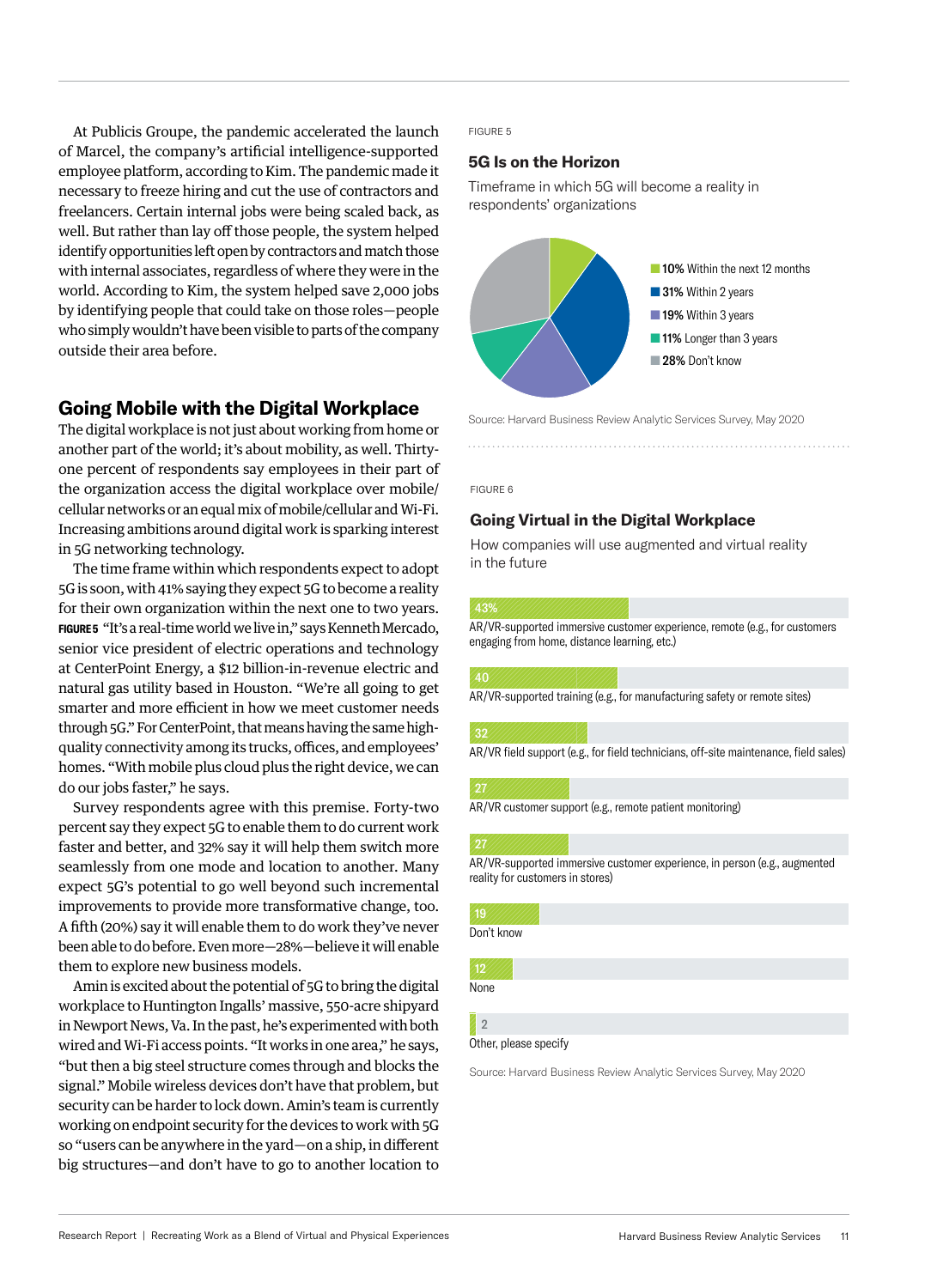"The quality of work is there if the tools, capabilities, and culture are there—both in the office and at home," says Melanie Frank, managing vice president of technology at Capital One.

look up a drawing." This would enable the team to provide shipbuilders with more bandwidth-hungry capabilities, like simulations and augmented reality applications. "The key is to do this securely," he says. His team is looking into creating private Long-Term Evolution (LTE) and 5G networks that no one else can access externally.

The adoption of 5G will open the door for companies in a variety of industries to take advantage of higher-quality/ lower-latency video and augmented or virtual reality (AR/ VR). Respondents anticipate a variety of use cases for AR/VR when this happens, including for customer experience (43%), training (40%), and field support (32%). **FIGURE 6**

"AR is going to be a true differentiator for both user/customer experience and maintenance and other support," says MIT's Schrage. "AR is—quite literally—one of those added dimensions that improve transparency and visibility to a product, process, or service."

"The whole impetus for our digital transformation is the explosion of the mobile internet and all that brings with it," says Daman of Navy Federal Credit Union. "The possibilities of 5G offer incredible bandwidth on mobile devices." While NFCU is currently focused on immediate tactical issues, such as what the technology can do in a crisis, "what got us here has given us an appreciation of the transformational potential of these technologies around the mobile internet," he says. For example, with over nine million members of the U.S. military and their families around the world as their customers, they're looking at the potential of telebanking. "Mortgage applications can be difficult to go through," he says. "Having the ability for someone who is deployed somewhere across the globe to talk that through over telepresence could be a game changer." Thinking about applications like that is built into their roadmap.

Wright sees 5G providing a "massive boost to productivity, with computers talking to computers, devices talking to devices," she says. "Companies that keep up are going to be able to exponentially change their value proposition."

# **Conclusion**

Coming out of the pandemic, business leaders have a real opportunity to optimize and even transform their way of working. The workplace of the future will blend physical and digital work to an extent not seen before. There is consensus that work can be virtual, but some aspects such as relationship building, socializing, and culture building are still best done in person. Travel for many team meetings, routine client calls, and conferences will be cut back, but travel for important client engagements, especially when establishing a new relationship, will resume. "It's hard to build trust without seeing someone, but once you have that, virtual is fine," says Wright. Ultimately, these decisions will be heavily influenced by the customer. To strike the right balance, companies are working to reimagine the workplace of the future.

As challenging as the pandemic experience has been for many organizations, some valuable lessons have come out of it. To avoid backsliding into the old way of doing things and maintain forward momentum, executives should highlight and promote the successes of their experiences during the shutdown. This approach includes quantifying the value of achievements in whatever ways make sense for their organization and investing in the tools and training that enable their employees to work in the environment in which they're most successful—whether that's virtually, in the office, or a hybrid mix of both.

"The quality of work is there if the tools, capabilities, and culture are there—both in the office and at home," says Capital One's Frank. "There is a lot to consider for the future—it will be important to think about the work being done, the job functions, and what individuals want and need."

In the workplace of the future, organizations work smarter, prioritize simplicity and integration, and keep security top of mind. This journey is one that every organization will have to experience for themselves in the months and years ahead.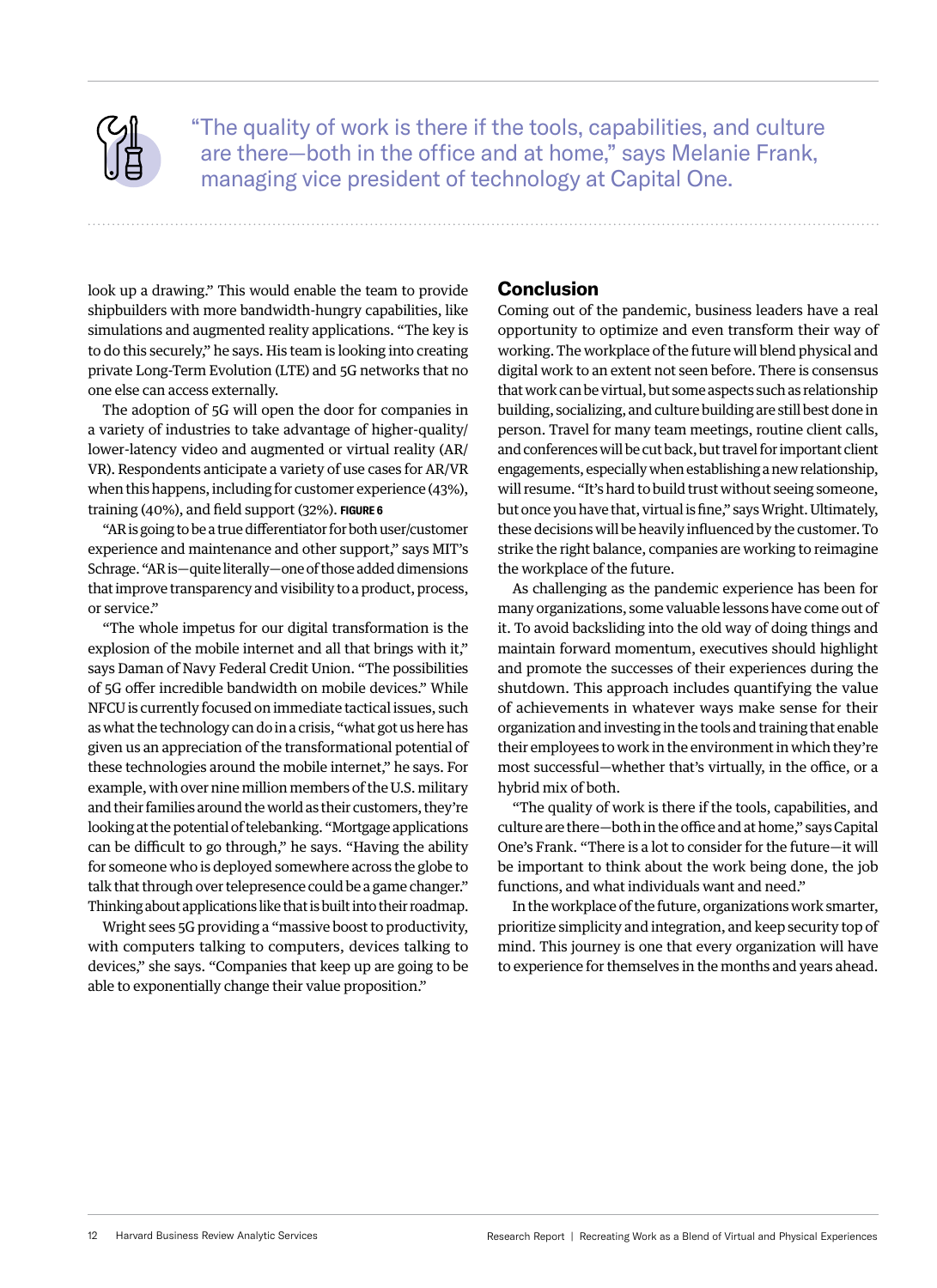### METHODOLOGY AND PARTICIPANT PROFILE

A total of 1,080 respondents drawn from the HBR audience of readers (magazine/ enewsletter readers, customers, HBR.org users) completed the survey.

# **Size of Organization**

42%

10,000 or more employees

34% 1,000 – 9,999 employees

24% 100 – 999 employees

0% Fewer than 100 employees

#### **Seniority**

19% Executive management/ board members

35% Senior management

28% Middle management

18% Other grades **Key Industry Sectors**

15% **Technology** 

11% Financial services

10% Manufacturing

9% Health care

9% Education

8% Consulting services

All other sectors less than 8% each

## **Job Function**

12% Operations/product management

11% HR/training

10% General/executive management

11% Finance/risk

All other functions less than 8% each

### **Regions**

42% North America

23% Europe

23% Asia Pacific

7% Latin America

5% Middle East/Africa